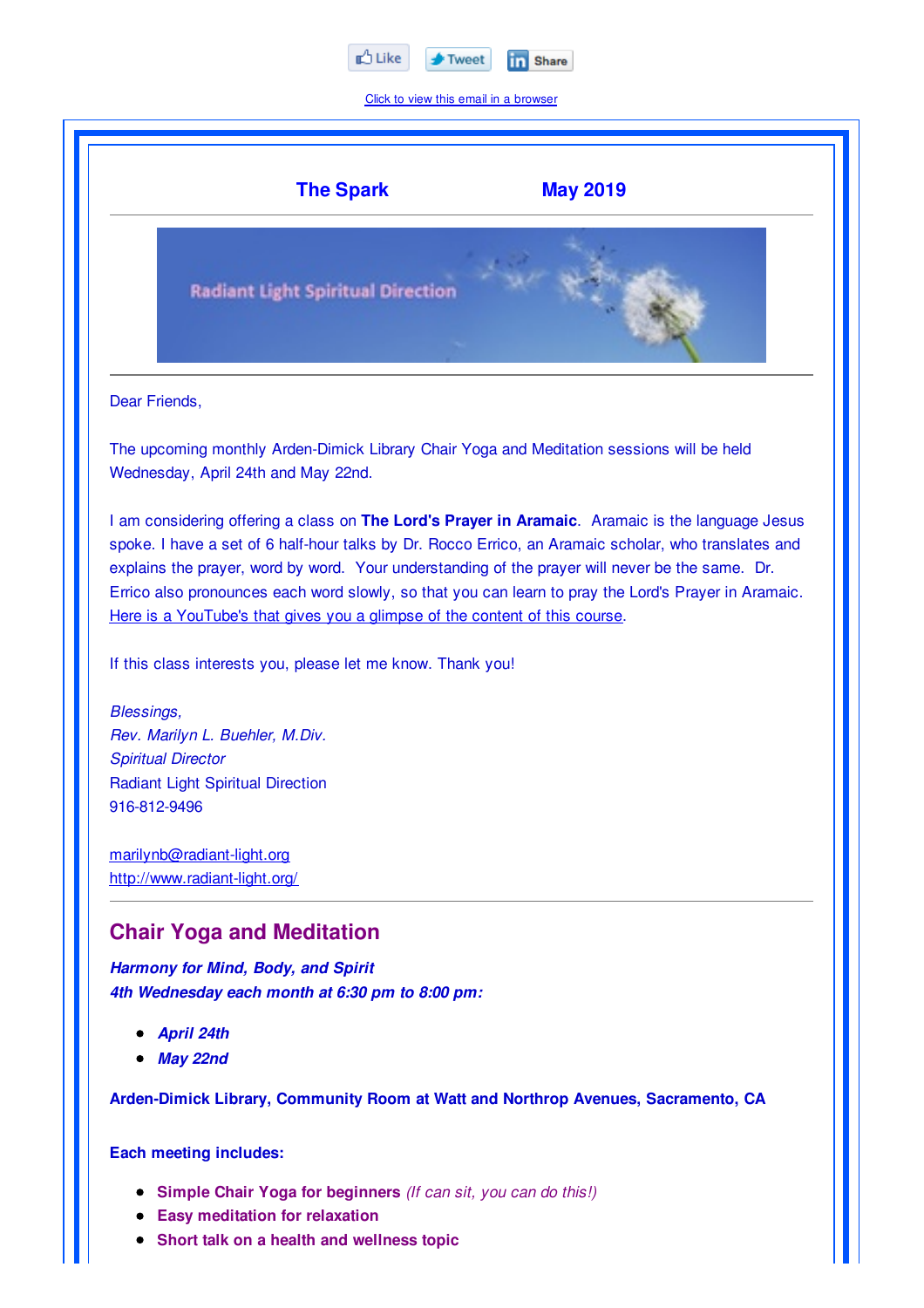**April wellness topic:** Earth Wellness: Praying for Mother Earth **May wellness topic: Active Meditation: Seed thought meditation**

*(If you arrive after 7:00 pm, the library will be closed. Enter through the Community Room door--on the Northrop side of the library.*)

# **Chair Yoga and Meditation at the Bread of Life Center**

- *Thursday, April, 25th, 2019 at 2-3 pm*
- *Thursday, May 23rd, 2019 at 2-3 pm*

**Bread of Life, 1260 Fulton Ave. Suite A, Sacramento, CA** *\$10 for each session - Pre-register with the Bread of Life at (916) 648-1803 or on-line.*

This will be a one-hour class with about 40 minutes of chair yoga and a 10 minute meditation.

**Each meeting includes:**

- **Simple Chair Yoga for beginners**
- **Easy meditation for relaxation**

## **Earth Wellness Corner**

#### **World Healing Meditation**

See the planet gently turning on its orbit against the indigo dark sky with a Cosmic background. Watch the planet turn, and as you do, see lights coming on in every country, every race, every nation, and every ideology. We see lights coming on, individuals awakening to the soul nature, and growing brighter and brighter.

As these lights burn brighter and brighter, they ignite other lights around themselves. Soon we begin to see clusters of souls working together. These clusters of light burn brightly against the image of the Earth, lighting it up, firing and energizing the areas in which they exist.

We acknowledge these lights as we think of the many healing groups, meditation groups, study groups, schools, mosques, churches, temples, communities and groups of souls working to gain high consciousness as each seeks to find rightful expression. Each group is seeking to fulfill its part of the greater plan. We see these groups developing in every country, in every race, in every religion and land. Each is striving to be awake and ready to receive impressions from the higher reality.

Now take the laser light of our minds and draw lines of light and love from cluster to cluster, and cluster to cluster, and cluster to cluster all around the planet as it continues to turn gently in its orbit. We strengthen the grid of light to support and maintain stability for the planet herself as well as all life upon it as the energies of the old withdraw. New energies come into play; change is manifesting, and fresh vibrations of new life bathe the planet. We reinforce the well-being of all life and steady the grid that maintains planetary life.

And now give thanks that we have heard the call and that we have been drawn from many places to do our work, our service. We rejoice that we are awakened to higher life and that our lives have